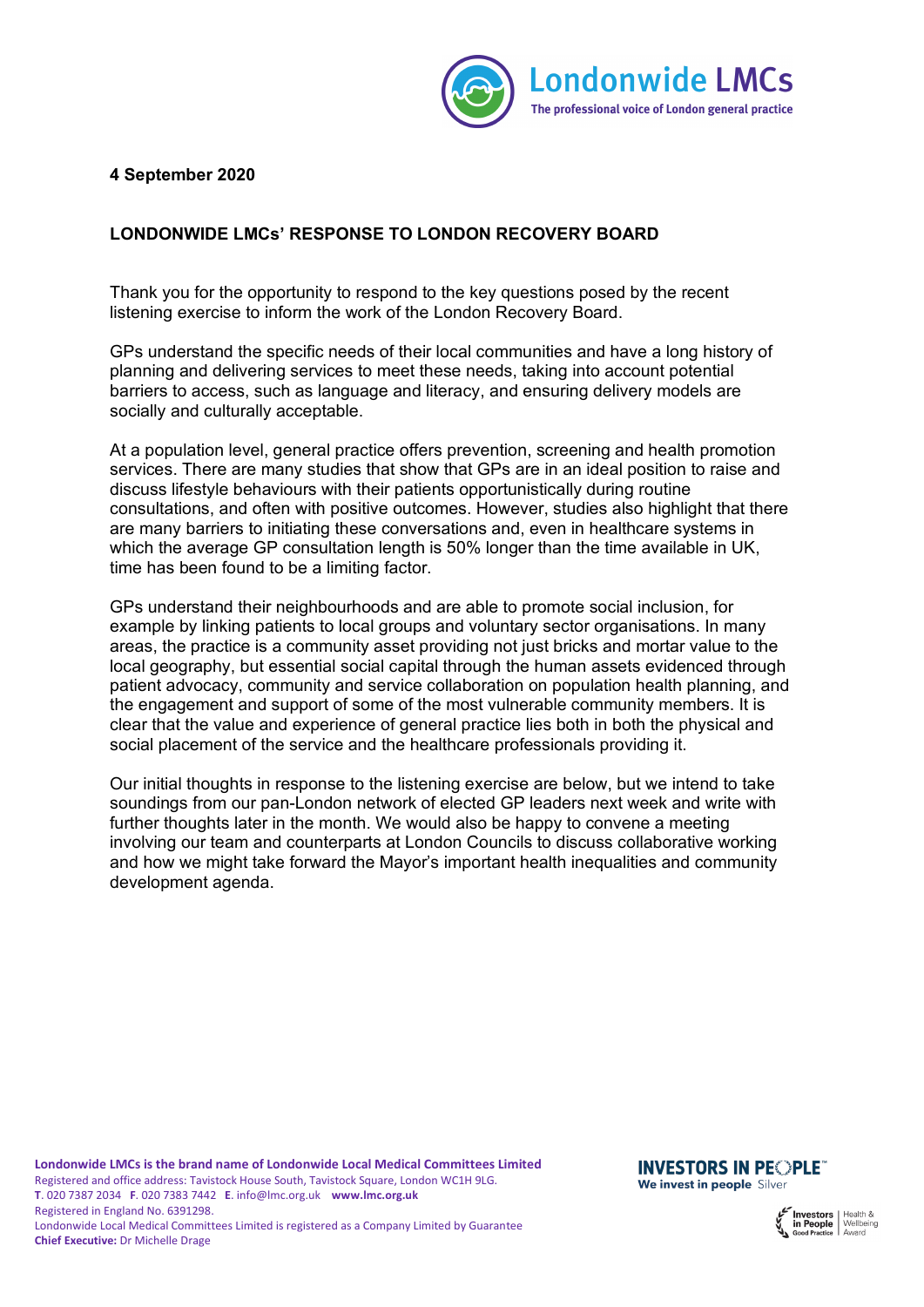

## **INITIAL COMMENTS FROM LONDONWIDE LMCs**

| Background / General comments | The role of the GP has always been to provide holistic<br>healthcare to individuals and to local communities.<br>For most people, their GP is the first point of contact<br>when they are concerned about a physical or mental<br>health problem. In more recent times, this has<br>increasingly extended to social concerns and even<br>concerns of a cultural or spiritual nature. General<br>practice care has been described as providing care<br>from the cradle to the grave and GPs continue to<br>provide everything from antenatal/post-natal care<br>through to end of life care with everything in-between.<br>This relational continuity leads to increased<br>satisfaction among patients and staff, reduced costs,<br>and better health outcomes. |
|-------------------------------|-----------------------------------------------------------------------------------------------------------------------------------------------------------------------------------------------------------------------------------------------------------------------------------------------------------------------------------------------------------------------------------------------------------------------------------------------------------------------------------------------------------------------------------------------------------------------------------------------------------------------------------------------------------------------------------------------------------------------------------------------------------------|
|                               | GPs operate in the complex space outside of<br>disease-specific approaches, providing patient-<br>centred care, and seek to understanding patients'<br>healthcare beliefs, values, and preferences; using this<br>understanding predicts health behaviour and ensure<br>treatment choices are more acceptable to the<br>patient's expectations and needs. GPs consider the<br>wide range of social, economic, and environmental<br>factors that impact on health and aim to maximise the<br>patient's well-being through advocacy and<br>signposting to optimize all aspects of the wider<br>determinants of health.                                                                                                                                            |
|                               | With the loss of the general physician in hospital<br>practice, GPs have become the expert generalists.<br>This role is becoming increasingly important as<br>patients' needs become more complex. GPs have the<br>unenviable task as generalists to ensure a safe<br>balance between following a disease specific,<br>guideline-based approach to care with the holistic<br>approach which takes into account multimorbidity and<br>the patient's ideas, beliefs, and expectations.                                                                                                                                                                                                                                                                            |

**INVESTORS IN PEOPLE** We invest in people Silver

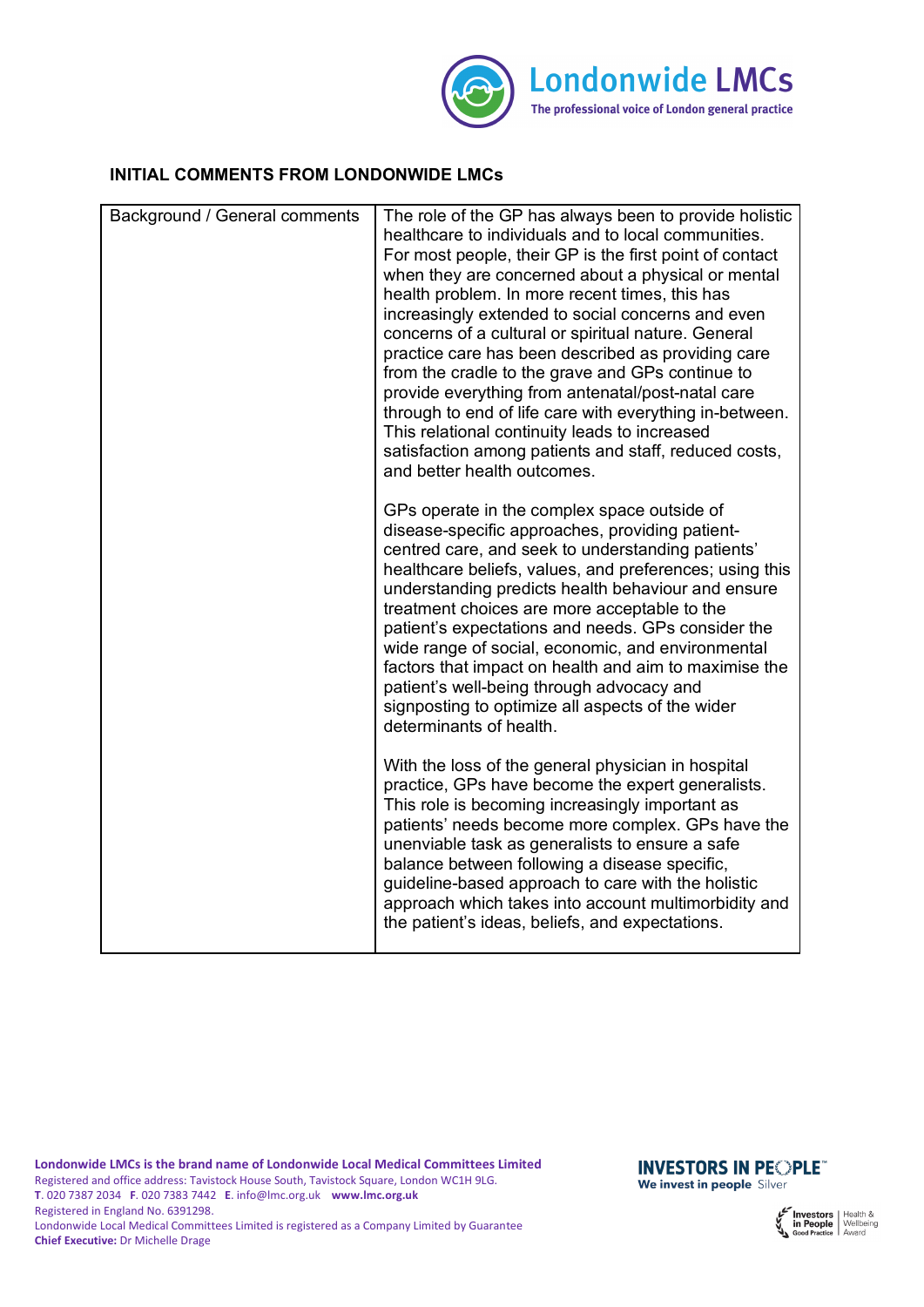

| What are the main issues that<br>you, your sector and/or your<br>members are facing (in the short,<br>medium and long term) on<br>Recovery? | The Covid-19 pandemic has already<br>disproportionately adversely impacted on the health<br>of people in our most vulnerable communities, and<br>the long-term socio-economic impacts are highly<br>likely to dramatically widen the gap further.<br>The greatest potential to reduce health inequalities is<br>through addressing the wider determinants of health,<br>with a focus on proactive preventative action. This<br>emphasises that a medical model of care, with its<br>disease-specific approaches, will not adequately<br>address health inequalities.                                                                                                                                                                                                                                                                                                                                                        |
|---------------------------------------------------------------------------------------------------------------------------------------------|-----------------------------------------------------------------------------------------------------------------------------------------------------------------------------------------------------------------------------------------------------------------------------------------------------------------------------------------------------------------------------------------------------------------------------------------------------------------------------------------------------------------------------------------------------------------------------------------------------------------------------------------------------------------------------------------------------------------------------------------------------------------------------------------------------------------------------------------------------------------------------------------------------------------------------|
|                                                                                                                                             | The challenges are clear:<br>for healthcare providers - workforce<br>shortages, low staff morale and burnout, major<br>financial issues in providers and continued<br>budgetary pressures;<br>for patients -increased physical and mental<br>$\bullet$<br>need, health anxiety, long Covid and<br>suppressed demand;<br>and for GPs - a quadruple whammy of<br>catching-up with supressed lockdown<br>demand, continuation of infection control and<br>business as usual activity, commencement of<br>new contractual work such as additional<br>responsibilities with care homes, and the<br>expectation that practitioners will cope with the<br>anticipated flu surge and second Covid wave<br>alongside all of this. All of this juxtaposed with<br>interface issues as hospitals and others<br>introduce new measures to manage their own<br>workload challenges, creating further hurdles<br>for GPs and their teams. |
|                                                                                                                                             | GPs currently lack the time to engage in prevention<br>activities outside of clinics or the resources to employ<br>and train staff with population health skills. It is not<br>possible to prioritise this without additional financial<br>incentives, especially as the payback is often felt over<br>too long a period to reduce the workload of delivering<br>other services. There is a disconnect between the<br>expectations and realities of general practice, with<br>workload and incentives leading to a focus within<br>rather than outside the practice.                                                                                                                                                                                                                                                                                                                                                        |

**INVESTORS IN PEOPLE** We invest in people Silver

**Investors** | Health &<br> **in People** | Wellbeing<br> **Good Practice** | Award

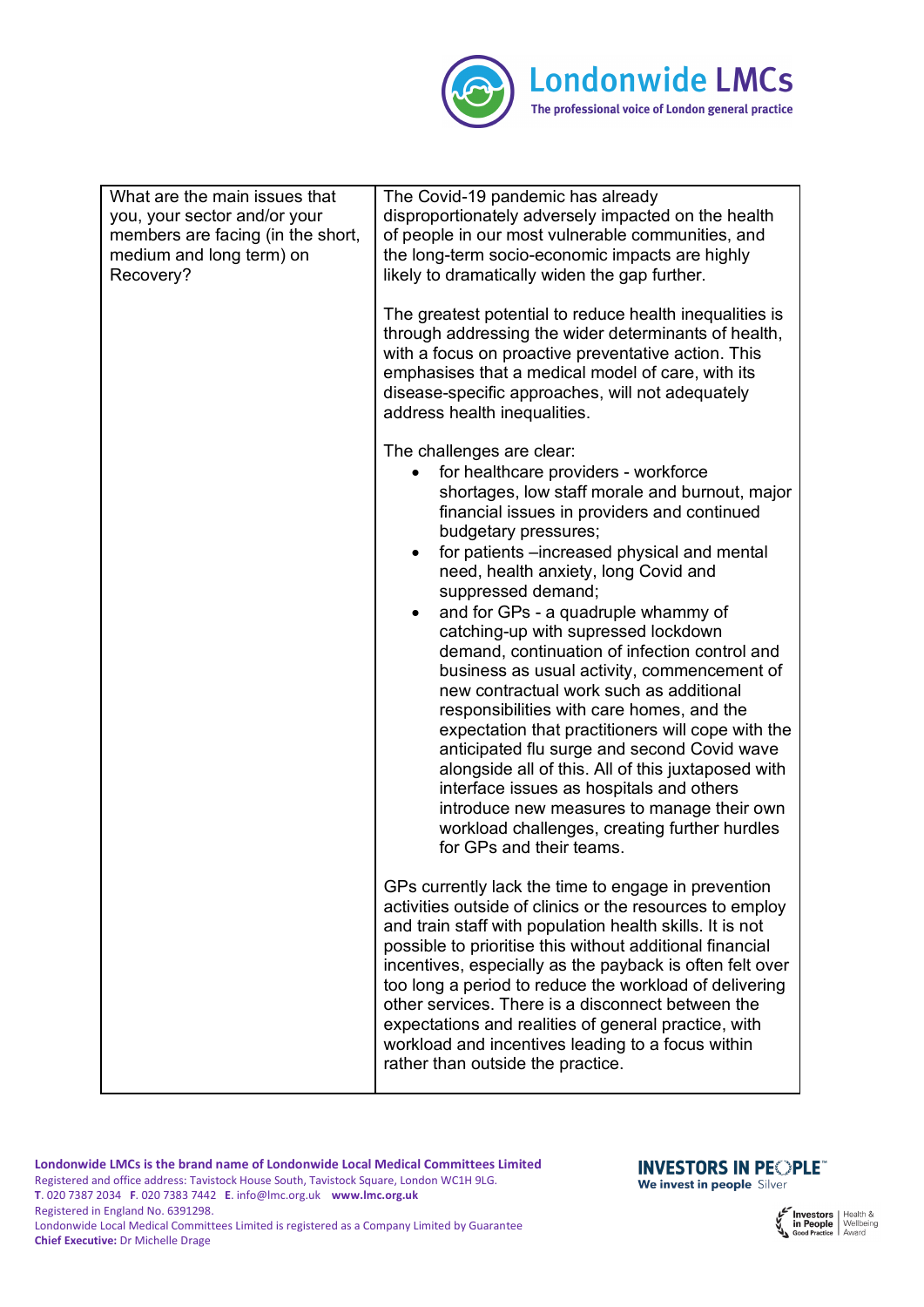

| Is there anything critical to<br>London's recovery missing from<br>the current set of missions?        | General practice co-ordinates care, working in<br>partnership with patients who have complex multiple<br>co-morbidities to manage their physical and mental<br>health conditions. Conditions that would have<br>previously been out of the expertise of GPs, and<br>under the exclusive remit of specialist hospital care,<br>now form part of the normal GP care. Over the last 20<br>years, the care of patients with long term conditions<br>has shifted so that the vast majority is now provided<br>by GPs and community teams.<br>As such, we believe that the importance of care close<br>to home, within a community setting and from a<br>trusted provider, is a critical element of the "15-minute"<br>city" concept, reflecting that localism is more than<br>shopping and transport, but includes care and<br>community.<br>Every citizen is a consumer, a constituent, and a<br>patient.                                                                                                                                                                                                                                                                                                                           |
|--------------------------------------------------------------------------------------------------------|---------------------------------------------------------------------------------------------------------------------------------------------------------------------------------------------------------------------------------------------------------------------------------------------------------------------------------------------------------------------------------------------------------------------------------------------------------------------------------------------------------------------------------------------------------------------------------------------------------------------------------------------------------------------------------------------------------------------------------------------------------------------------------------------------------------------------------------------------------------------------------------------------------------------------------------------------------------------------------------------------------------------------------------------------------------------------------------------------------------------------------------------------------------------------------------------------------------------------------|
| What actions or interventions<br>would address this challenge?<br>Which would have the most<br>impact? | The Mayor rightly calls for collaboration at all<br>population levels and for the conditions to be created<br>for joint working at a local level to tackle variation in<br>the leading causes of death like cancer and heart<br>disease, with acknowledgment that long term<br>conditions like mental illness, diabetes or dementia<br>can only be effectively prevented or managed through<br>a coordinated strategic approach.<br>GPs understand the local factors that shape<br>behaviours and lifestyle and that influence health and<br>wellbeing in our communities; one of the 13 core<br>Royal College of General Practitioners competencies<br>for being a GP is 'community orientation': 'the<br>management of the health and social care of the<br>practice population and local community'.<br>The pandemic has increased geographic community<br>cohesion in many areas, with people reaching out and<br>volunteering to support their close neighbours for the<br>first time. Volunteer support is important in non-<br>pandemic times too, bridging the support provided by<br>practices and the community and as PHE has said<br>previously, communities are vital building blocks for<br>health and wellbeing. |

**Chief Executive:** Dr Michelle Drage

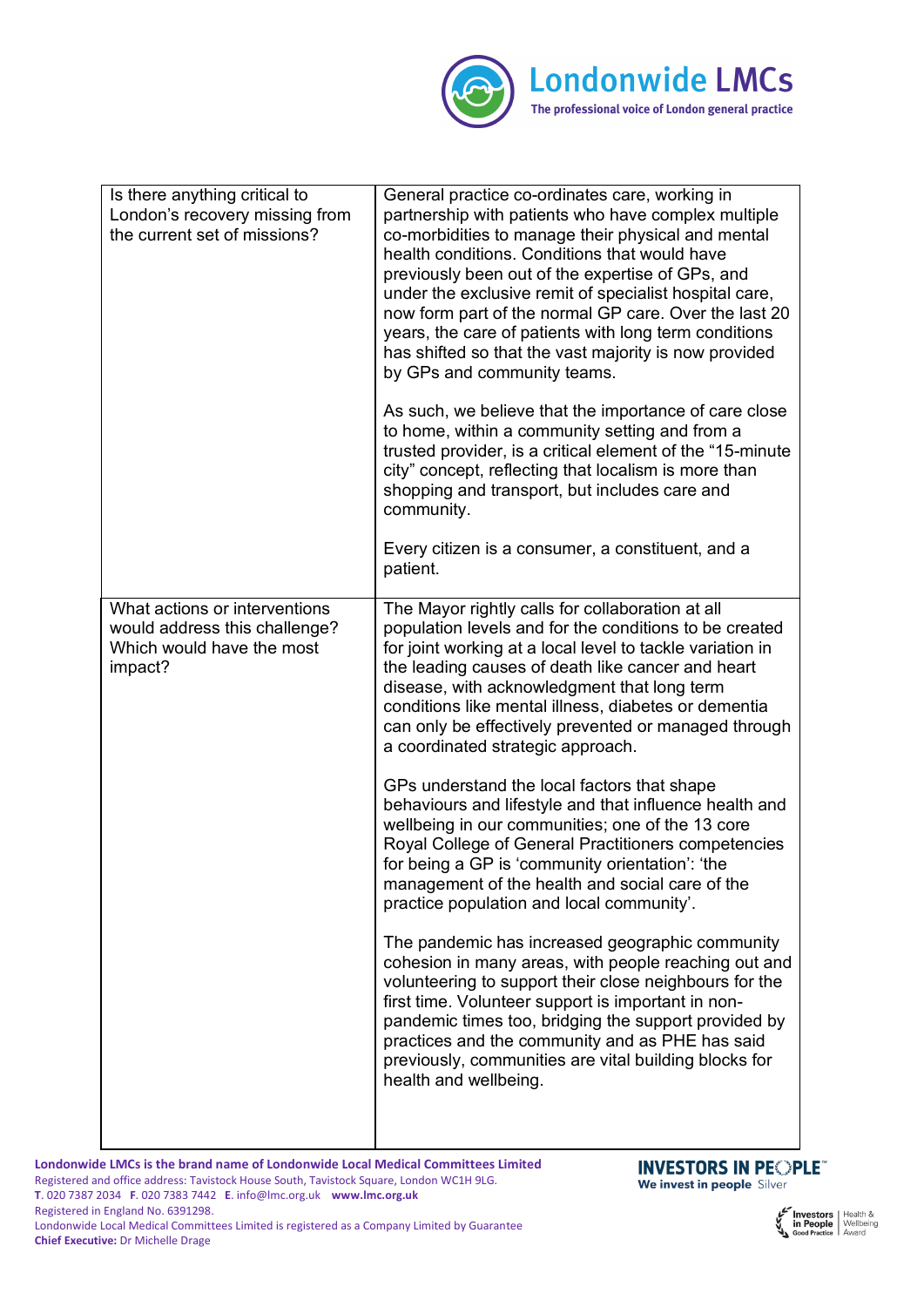

|                                                                                                   | Practices are well placed to support this coalitioning<br>and community-led movement in their local areas and<br>help their local community to maintain and develop<br>this when the pandemic has passed. This is essential<br>to the wellbeing of our practice populations and may<br>reduce pressure on health and social care services<br>moving forwards - both of which have importance<br>post pandemic.<br>Many practices are community assets within their<br>communities. For example, the practice noticeboard<br>has traditionally provided key information to residents<br>about local groups and support. Many practices are<br>the base for volunteers to lead groups that support<br>wellbeing of local residents, such as walking groups |
|---------------------------------------------------------------------------------------------------|----------------------------------------------------------------------------------------------------------------------------------------------------------------------------------------------------------------------------------------------------------------------------------------------------------------------------------------------------------------------------------------------------------------------------------------------------------------------------------------------------------------------------------------------------------------------------------------------------------------------------------------------------------------------------------------------------------------------------------------------------------|
|                                                                                                   | and gardening groups. It is not uncommon for<br>practice staff to volunteer in this leadership role as<br>often they are local, well respected members of the<br>community.                                                                                                                                                                                                                                                                                                                                                                                                                                                                                                                                                                              |
|                                                                                                   | However, NHS strategy documents now rarely refer<br>to practices, and there is increasing focus on the<br>primary care network scale of delivery; individual<br>practices are now undervalued and overlooked.<br>Increasingly, the NHS is increasingly contracting at<br>larger scale and practices are merging to try to<br>safeguard their financial sustainability.                                                                                                                                                                                                                                                                                                                                                                                   |
| In five years' time which pieces of<br>evidence would show that the<br>mission had been achieved? | The greatest potential to reduce health inequalities is<br>through addressing the wider determinants of health,<br>with a focus on proactive preventative action. This<br>emphasises that a medical model of care, with its<br>disease-specific approaches, will not adequately<br>address health inequalities. Adopting a holistic rather<br>than an over-medicalised approach based on the<br>number of treatments, interventions or items of<br>medication allows for the acknowledgment that the<br>patient is engaged on a journey, rather than a binary<br>transaction, and is more suited to the realisation of<br>public health goals.                                                                                                           |
|                                                                                                   | To that end, rather than counting patients or health<br>transactions, maintaining local community contact<br>and services/ supporting the social assets of general<br>practice so that they remain open and embedded in<br>the communities that they serve would be an effective<br>measure of the success of a community health<br>approach.                                                                                                                                                                                                                                                                                                                                                                                                            |

**Chief Executive:** Dr Michelle Drage